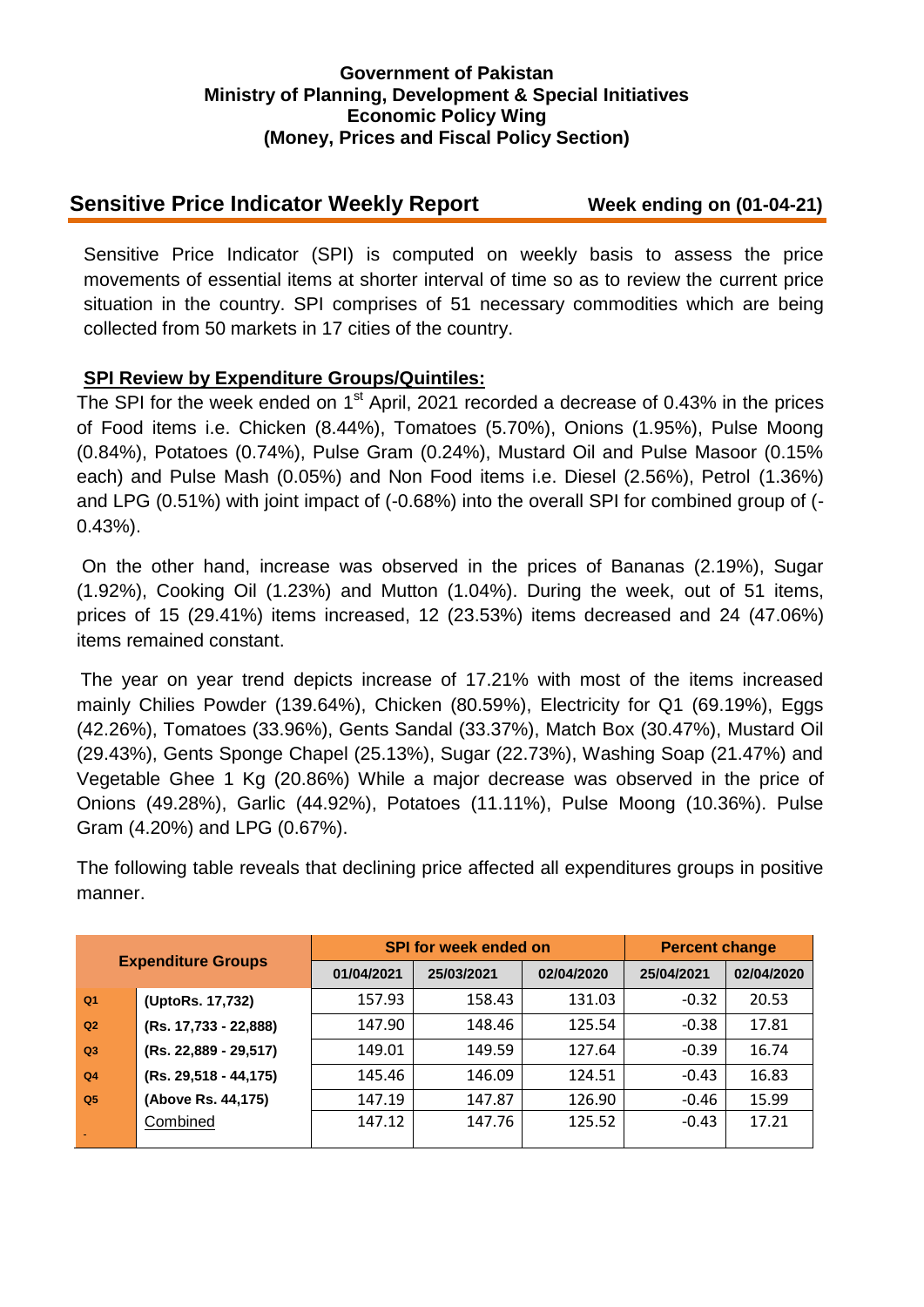# **Analysis of Price Impact of 27 kitchen items on combined & lowest expenditure group**

For the week ended on 1<sup>st</sup> April, 2021, price impact witnessed a decrease of 0.58% in combined group over last week for 27 kitchen items because of fall in price impact of Wheat Flour Bag (0.03%), Chicken Farm (0.72 %), Pulse Moong (0.01 %), Potatoes (0.09%), Onions (0.08%), Tomatoes (0.10%), however an increase in price impact was witnessed in Cooking Oil DALDA 5 Litre Tin (0.09 %) and Sugar Refined (0.16 %). On year-on-year basis, combined group recorded a rising impact of **19.45 %** which is attributed to increase in price impact of kitchen items i.e., Wheat Flour Bag (0.41 %) Rice Basmati Broken (0.26%), Chicken (4.07%), Milk Fresh (7.28%), Eggs Hen Farm (1.09 %), Beef (0.62%), Mutton (0.51%), Cooking Oil Dalda 5 litre tin (1.19%), Vegetable Ghee1kg Pouch (0.67%), and Sugar (1.33 %).

**In lowest income group Q1, a falling price impact of 0.49 % was recorded in 27 kitchen items over last week, on YOY basis Q1 witnessed an increasing impact of 17.44 %. During the week ended on 11- 03-21, the below graph reveals that after 04-03-21 lowest expenditure Q1 started showing downward price impact trend.**



**Consumer Prices of Essential Kitchen Items in Different Cities for Week Ended On 01-04-21**

| Sr.<br><b>No</b> | <b>Units</b>                 | <b>Islamabad</b> | <b>Rawalpindi</b> | Lahore  | <b>Karachi</b> | Quetta  | <b>Peshawar</b> |
|------------------|------------------------------|------------------|-------------------|---------|----------------|---------|-----------------|
| 1                | Wheat Flour Bag 20kg         | 864.15           | 860.00            | 860.00  | 1225.72        | 960.00  | 964.54          |
| $\overline{2}$   | Rice Basmati Broken          | 109.00           | 99.87             | 80.46   | 108.97         | 94.91   | 90.00           |
| 3                | Mutton (Average Quality) 1kg | 1245.09          | 1242.82           | 1051.19 | 1096.41        | 1096.96 | 868.94          |
| 4                | Chicken Farm Broiler(1kg)    | 244.85           | 242.29            | 218.00  | 252.03         | 264.97  | 231.00          |
| 5                | Milk fresh (Un-boiled)       | 127.01           | 121.12            | 96.07   | 127.81         | 120.00  | 125.15          |
| 6                | Eggs Hen 1dozen              | 169.75           | 167.99            | 166.00  | 167.09         | 184.95  | 180.00          |
| 7                | Cooking Oil 5 liter          | 1540.00          | 1540.00           | 1540.00 | 1540.00        | 1540.00 | 1495.00         |
| 8                | Pulse Moong 1kg              | 256.40           | 242.49            | 235.54  | 251.61         | 269.97  | 216.61          |
| 9                | Pulse Mash 1kg               | 284.63           | 270.56            | 287.06  | 257.77         | 269.97  | 273.17          |
| 10               | Pulse Gram 1kg               | 177.22           | 165.14            | 145.54  | 165.58         | 169.95  | 160.00          |
| 11               | Potatoes                     | 60.00            | 47.10             | 42.63   | 35.49          | 34.76   | 48.27           |
| 12               | Onions 1kg                   | 51.54            | 43.73             | 29.63   | 34.56          | 34.76   | 40.80           |
| 13               | Tomatoes 1kg                 | 67.99            | 57.01             | 50.14   | 33.15          | 34.76   | 48.55           |
| 14               | Sugar Refined 1kg            | 108.73           | 105.80            | 106.64  | 99.98          | 100.00  | 103.79          |
| 15               | Petrol Super Per Liter       | 110.87           | 110.89            | 110.80  | 110.88         | 110.88  | 110.87          |